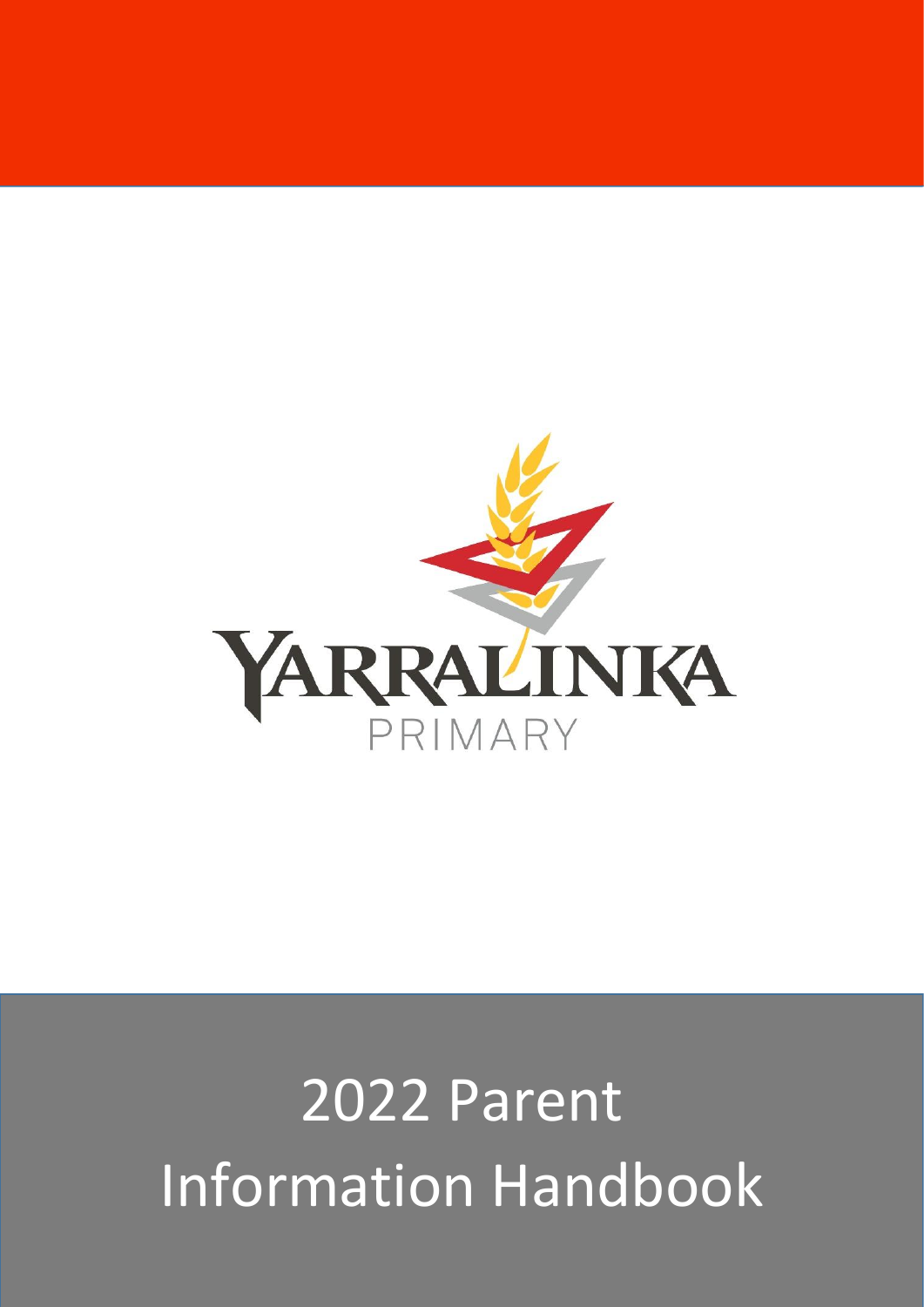## **Contents**

Principal's welcome message

School contact information

Key staff

School term dates

Absences and attendance Allergies Arrival at school/ pick up and drop off arrangements Assemblies

Behaviour support Bikes and scooters Bushfire and emergency management

Contributions and charges Collecting students during school hours Communication

Emergency contact numbers

Factions

Illness and accidents

Kindergarten

Late arrivals Library Lunches

Medication Money, toys, valuables

Parking and traffic management P&C Association

Reporting student achievement

School board School development days Stage 2 of the school Student booklists

Uniforms

Visitors on site

YMCA Yarralinka

Welcome back to school event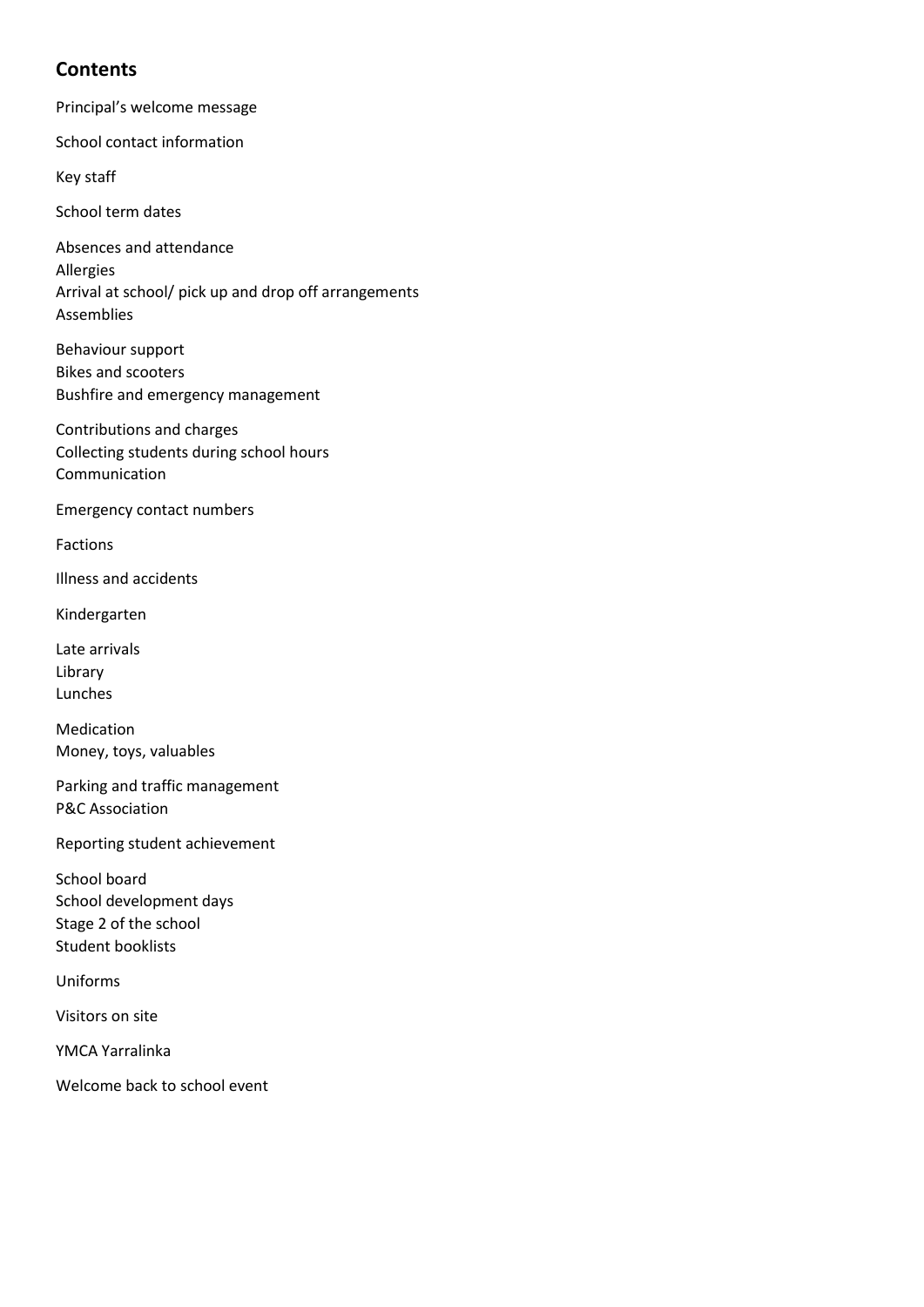#### **Principal's welcome message**

#### **Welcome to Yarralinka Primary School!**

It is an honour to have your child and family join our new, modern, caring learning community. We aspire to provide your child with the best opportunities to achieve their personal success and invite you to join us as we build a school that will become a hub for the local community.

At Yarralinka Primary School our team of skilled and engaged educators work together to promote and provide a diverse range of learning opportunities aimed at developing the whole child, with a focus on developing the academic, social, physical and emotional aspects. Our school is one that fosters a sense of belonging for everyone. We celebrate and welcome members from all cultures and foster a positive and supportive learning environment through high expectations of student learning and behaviour. The natural environment is an important feature of the local area and is something we seek to embed in all aspects of our school's operations

This handbook has been developed to provide easy access to relevant information to support families as they transition into our school. We welcome any feedback that could enhance this process to ensure that this is a positive experience for students and their families.

Chris Burgess Principal

## **School contact information**

| Address:      | 12 Yarralinka Road, Southern River, WA, 6110 |
|---------------|----------------------------------------------|
| Phone:        | (08) 9391 4340                               |
| Office hours: | 8:15am-3:45pm (during school terms)          |
| Email:        | yarralinka.ps@education.wa.edu.au            |
| Website:      | www.yarralinkaps.wa.edu.au                   |

## **Key staff**

| Principal:                        | <b>Chris Burgess</b> |
|-----------------------------------|----------------------|
| <b>Manager Corporate Services</b> | Melinda Jury         |

## **School term dates- 2022**

| Semester 1   |                                                                       |  |
|--------------|-----------------------------------------------------------------------|--|
| Term 1       | Monday, 31 <sup>st</sup> January- Friday, 8 <sup>th</sup> April       |  |
| <b>Break</b> | Saturday, 9 <sup>th</sup> April- Monday, 25 <sup>th</sup> April       |  |
| Term 2       | Tuesday, 26 <sup>th</sup> April- Friday, 1 <sup>st</sup> July         |  |
| <b>Break</b> | Saturday, 2 <sup>nd</sup> July- Sunday, 17 <sup>th</sup> July         |  |
| Semester 2   |                                                                       |  |
| Term 3       | Monday, 18 <sup>th</sup> July- Friday, 23 <sup>rd</sup> September     |  |
| <b>Break</b> | Saturday, 24 <sup>th</sup> September- Sunday, 9 <sup>th</sup> October |  |
| Term 4       | Monday, 10 <sup>th</sup> October-Thursday, 15 <sup>th</sup> December  |  |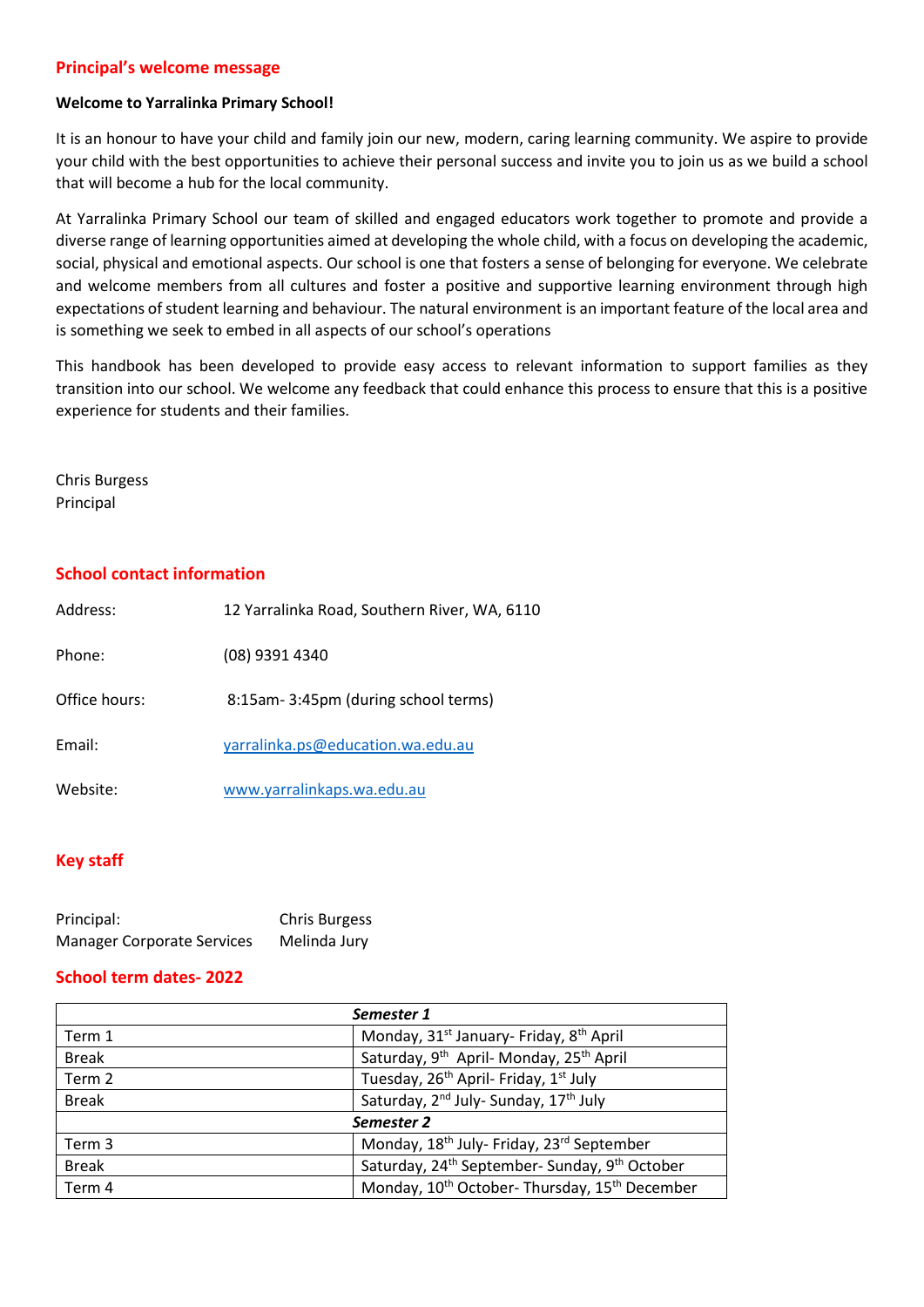#### **Absences and attendance**

It is a legal requirement that every child of school age attends school every day, unless they are unwell. There is a link between a student's rate of attendance and their progress at school. An attendance rate of below 90% is generally recognised as placing a student at risk. This equates to one day's absence at school per fortnight. Family holidays during school terms are not encouraged. School holiday periods provide a considerable amount of time for families to enjoy holidays together. All family holidays during term time need to be approved by the Principal. A written note stating dates and reasons for holidays should be submitted to the Principal for consideration.

Families are requested to advise their child's class teacher of the reason for their child's absence once they return to school or within three days of the child's first day of absence if it is an extended absence (e.g. in hospital). The Principal may request a certificate from a medical practitioner to support the reason of an absence. You can notify the school office if your child will be absent on 9391 4340. Alternatively, you can submit absences via the School Stream app or by emailing the school at [yarralinka.ps@education.wa.edu.au.](mailto:yarralinka.ps@education.wa.edu.au)

#### **Allergies**

Yarralinka Primary School is a 'Nut Aware School'. We acknowledge that due to food processing practices it is impractical to eliminate nuts or nut products entirely from an environment where there is food. Therefore, we have opted to be 'Nut Aware' which means:

- Please do not send nuts or nut products to school for your child's recess or lunch.
- No nut products to be included in food on special days (i.e. birthday cakes), or in any cooking activities at school or on school camps.
- Staff will supervise students eating at recess and lunch time. Students will be encouraged not to share food.
- Staff have participated in training for understanding and dealing with anaphylaxis.
- All staff are made aware of specific students via their medical plans including photographs, emergency response planning and medication advice.

Please alert the school to any allergies that your child/children may have on enrolment, so we can implement the appropriate plan to support them.

## **Arrival at school/ Pick up and drop arrangements**

Due to issues relating to supervision of students, parents are advised that students should not arrive at school before 8.25am. Earlier arrival is discouraged in the interest of safety as no formal supervision is provided prior to 8.30am or after 3:00pm. Our school day structure is as follows:

| <b>Gates open</b>    | 8:25am                  |
|----------------------|-------------------------|
| Classroom doors open | 8:30am                  |
| Lessons start        | 8:45am                  |
| Session 1            | 8:45-11:00am            |
| <b>Lunch break</b>   | 11:00-11:45am           |
| <b>Session 2</b>     | 11:45am-1:15pm          |
| Afternoon break      | $1:15 - 1:35$ pm        |
| <b>Session 3</b>     | $1:35 - 3:00 \text{pm}$ |
| School day ends      | 3:00 <sub>pm</sub>      |

All Kindergarten and Pre-Primary students need to be dropped off and picked up from classrooms by a parent or carer. Year 1 and 2 students can independently make their way to their classroom in the morning, but need to be collected by a parent/ carer at the end of the school day due to the Stage 2 construction work.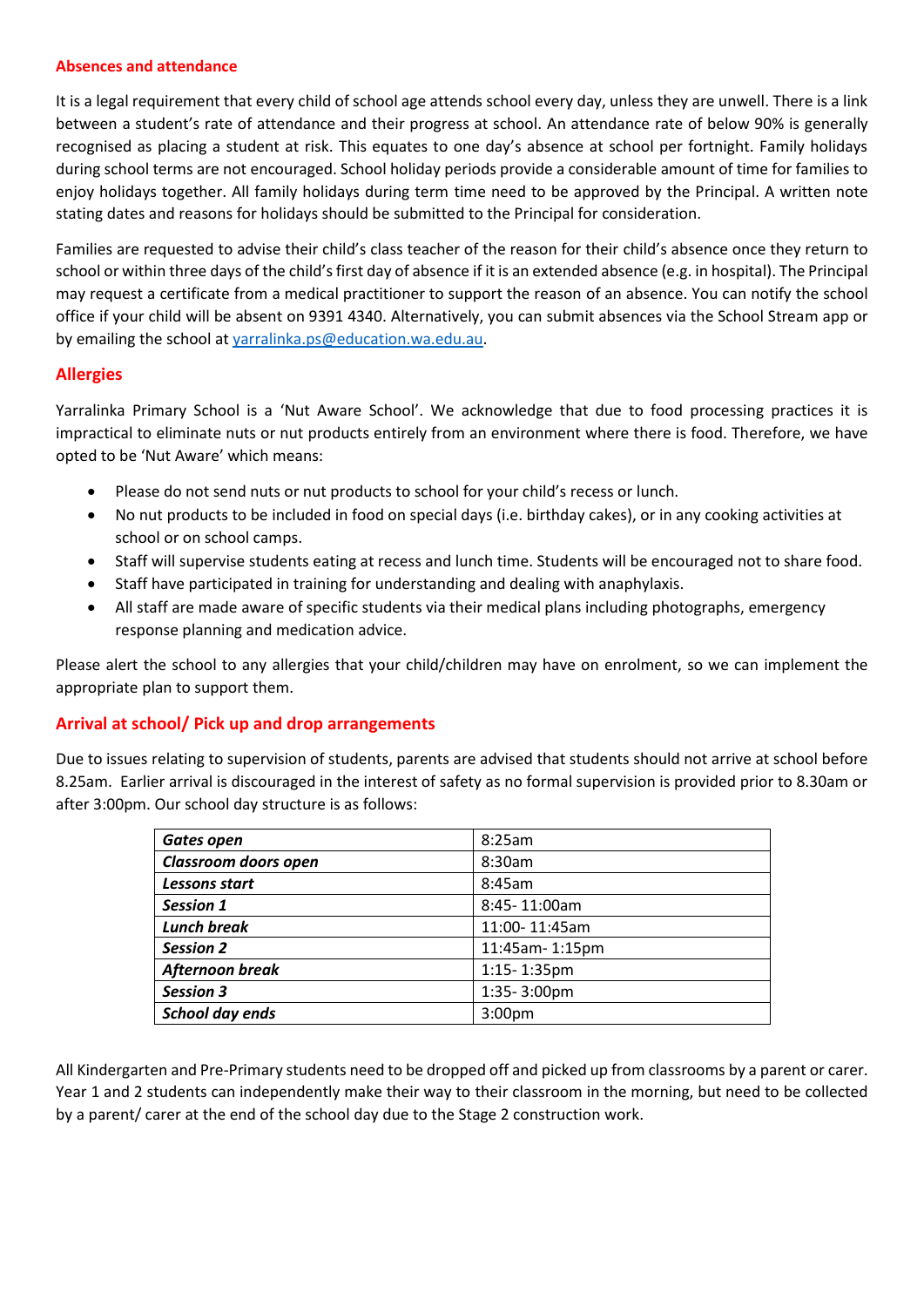## **Assemblies**

School assemblies allow us to come together as a school community and celebrate the great work being done by our students. Assemblies will be held twice a term in the library (2:30pm start), and will be marked on our school term planners.

#### **Behaviour Support**

The school ethos emphasises a safe, caring and friendly environment in which children are provided the best opportunities to achieve personal success. Copies of the supporting student behaviour policy will be made available at [www.yarralinkaps.wa.edu.au](http://www.yarralinkaps.wa.edu.au/) once it has been finalised. In 2022 the PBS behaviour initiative will be rolled out across the school. Through this approach we have clearly defined behaviour expectations which we explicitly teach to our students and reinforce as part of daily school life. Our behaviour expectations are aligned to our school values of respect, responsibility and resilience.

As part of our whole-child focus, the school embeds a strong social and emotional focus within daily school life through the Second Step programme. Further information about this is available from your child's class teacher.

#### **Bikes and scooters**

Bikes, scooters and skateboards need to be walked into our school grounds and inside our boundary fences. By law, children are required to wear helmets for their personal safety. A temporary rack for bicycles is located between the school administration building and Bottlebrush block. Children are requested to park their bicycles in the rack at all times. To prevent theft, it is advisable that bicycles are locked to the racks.

#### **Bushfire and emergency management**

Yarralinka Primary School is listed on the Department of Education's bushfire register. This means the school has a standalone plan for managing the threat of bushfires. Practice drills are held regularly and clear processes are in place for managing incidents and communicating with families. A copy of our bushfire plan is available on the school's website.

## **Contributions and charges**

Families receive a schedule of proposed Voluntary Contributions and Charges prior to commencement of the school year. Voluntary contributions are used to enrich the opportunities available to your child by assisting us in providing additional materials and programs. Library resources, learning resource materials, digital technologies, as well as visual art materials are purchased from the contributions received. The approved voluntary contributions for Yarralinka Primary School is *\$50 per a student*. We also request families to contribute the following voluntary donations:

- Library Fund \$15 per family
- P&C donation \$20 per family

Throughout the year, students may participate in excursions, incursions and in-term swimming which attract additional charges. Families will be notified of the events as they take place. Payments for Voluntary Contributions and Charges can be paid by:

- Calling into the administration block and paying by cash (we don't offer change so the correct amount is required).
- Cheque made out to "Yarralinka Primary School'
- Direct deposit into our school bank account Account Name: Yarralinka Primary School BSB: 633 000 Account Number: 178 766 069 Reference: Student surname and purpose

## **Collecting students during school hours**

If you are picking up your child/ren at any time other than the normal school times, please come to the school office to collect a student leave pass. If a family member or a friend is collecting your child, please ring the school to let us know and ensure they bring identification. We recommend you place anyone who will be collecting your child on the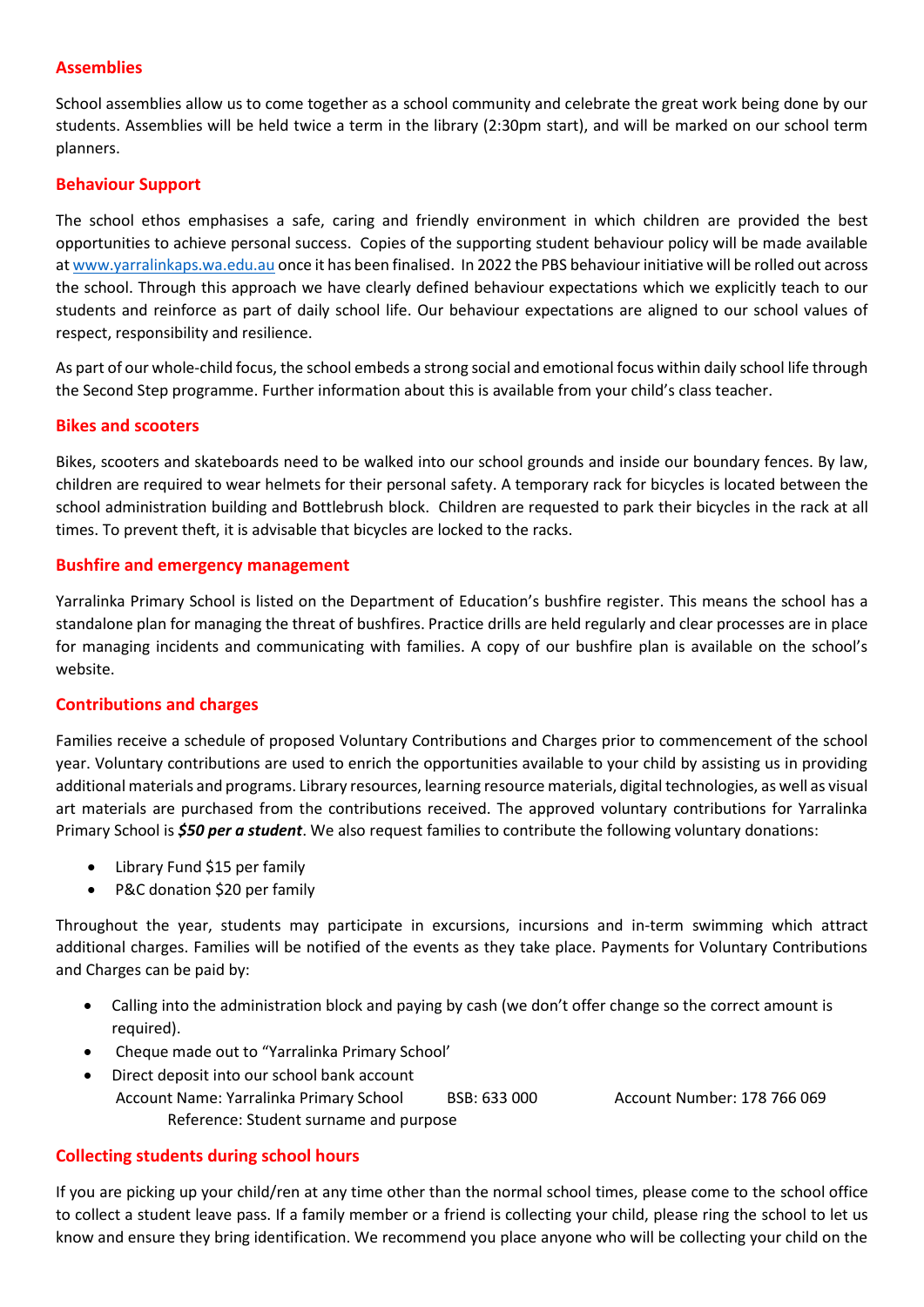contact list, including day care providers. This procedure helps to protect our students and their wellbeing. The student leave pass is given to the child's teacher when collecting your child from the classroom.

#### **Communication**

An important aspect of the school's operating procedure is the fostering of a healthy, constructive, home-school relationship. We welcome your involvement in your child's education and we operate with an 'open door' policy which welcomes discussion, comments and suggestions.

At Yarralinka Primary School we have a number of communication items to keep you up to date. These include:

- Newsletter- A school newsletter is distributed in Weeks 3, 6 and 9 of each term. Our newsletter contains student achievements/ work and important reminders and messages.
- Facebook- We have an active Facebook page which contains many articles about the great work being done by our students and school. You can visit our Facebook page at [www.facebook.com/yarralinkaps.](http://www.facebook.com/yarralinkaps)
- Website- You will find a wealth of information about our school, such as teaching programs, events, enrolment information and general school processes, on our school website. Our website can be viewed at [www.yarralinkaps.wa.edu.au.](http://www.yarralinkaps.wa.edu.au/)
- School Stream- The School Stream app is our main form of communication with parents/ guardians. This online platform is used to communicate reminders, newsletters and general school information notes. It is free to download via your smartphones app store (just search SchoolStream). Once you have downloaded the app, open it up and search for Yarralinka Primary School (The school will be required to approve your access to our school's app information).
- Seesaw- This app allows you to communicate directly to your child's teacher and to see what learning is occurring in the classroom. Your child's class teacher will forward information at the start of the year about how to set this up.

#### **Emergency contact numbers**

Parents are requested to make sure that the emergency phone numbers registered on their child's school records are kept up to date. If any other details change, please email the school immediately with the updated details on [yarralinka.ps@education.wa.edu.au.](mailto:yarralinka.ps@education.wa.edu.au)

#### **Factions**

Students are placed in a faction on enrolment. It is the preference to place family members in the same faction. Coloured faction polo shirts are available from Uniform Concepts in Jandakot. Faction shirts are to be worn on Physical Education or sports days. Our four factions are named after local birds:

- Honeyeater: Gold (Named after the white-cheeked honeyeater)
- Kingfisher: Blue (Named after the sacred kingfisher)
- Ibis: Purple (Named after the straw-necked ibis)
- Parrot: Green (Named after the red-capped parrot)

## **Illness and accidents**

In the event of a child being sick or having an accident at school, one of the parents or carers will be contacted, if possible. All parents and carers are asked to ensure that the school has an up-to-date contact phone number, address and emergency contact details, so contact can be made without delay. In the event of a serious accident where parents cannot be contacted, an ambulance may be called (note the expense for this action is to be met by the family, not the Department of Education).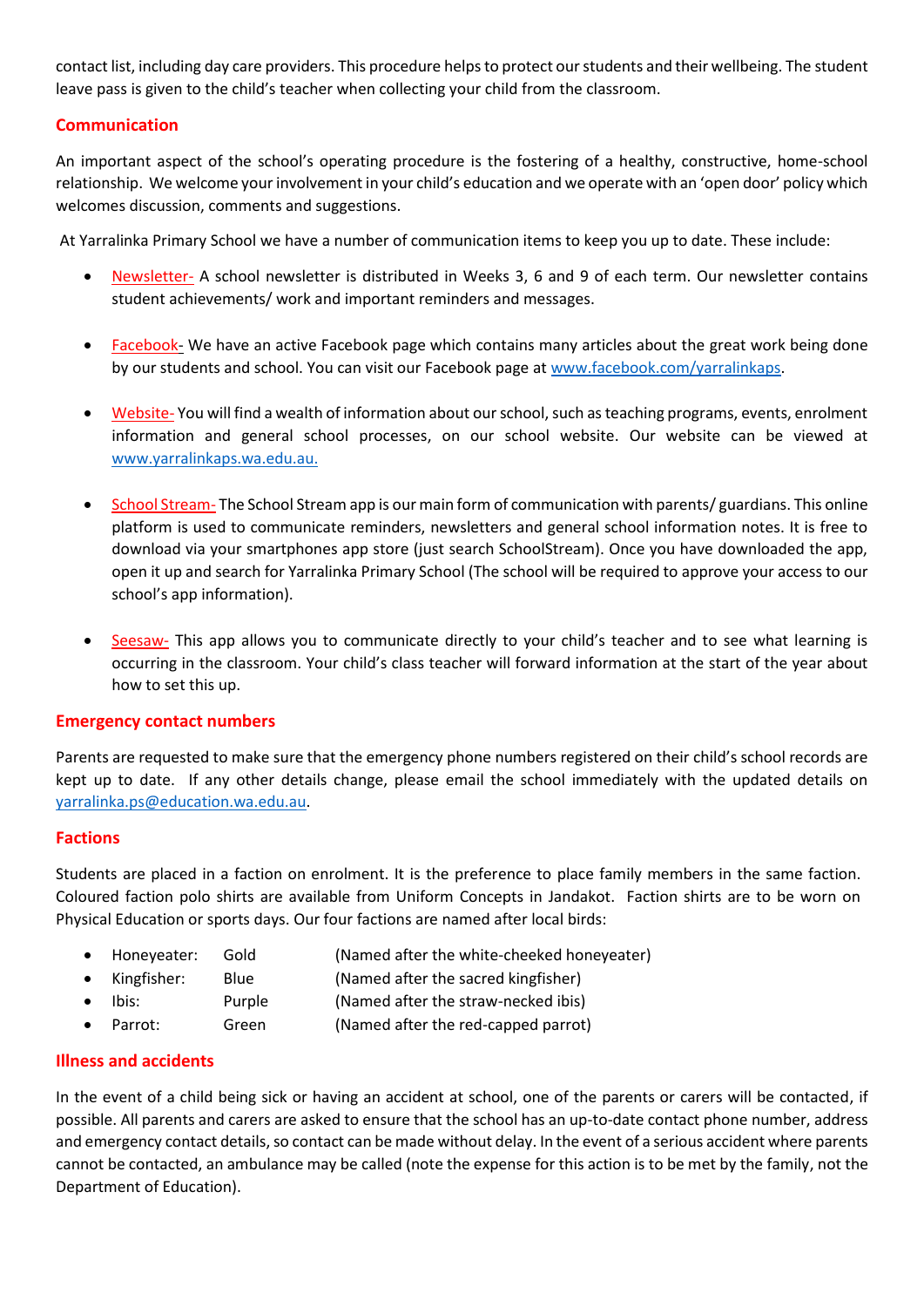Important: Please note that if your child may be (or is) ill with any infectious condition, including colds and stomach ailments, they should not attend school and they should return to school only when fully recovered. The risk of cross infection in schools is very high despite the best efforts of staff and students. When in doubt, please keep your child at home and, if necessary, seek medical advice.

## **Kindergarten**

Kindergarten students attend for five full days over a fortnight and you will be advised of your child's attendance pattern on enrolment. In 2022 we have two Kindergarten groups which attend as follows:

- Chuditch: Monday, Tuesday and odd week Wednesday (Weeks 1, 3, 5, 7, 9)
- Quenda: Thursday, Friday and even week Wednesday (Weeks 2, 4, 6, 8, 10)

## **Late arrivals**

Students who arrive late after the commencement of the school day need to enter the school via the school office. A staff member will walk your child from the office to their classroom.

## **Library**

Students, staff and parents of Yarralinka Primary School have access to an up-to-date, state of the art library. The teacher for each class conducts library sessions weekly. Students are able to exchange their books once a week. The students are expected to bring to school a library bag in which library books may be carried home. Library books may not be taken home without a library bag. Children will be notified of their library borrowing day. Parents/guardians will be sent an invoice for any lost or damaged library books.

## **Lunches**

Lunch is the major meal a student will eat whilst at school. At Yarralinka Primary School we encourage students to have a healthy lunch as it will help them to grow and concentrate better in the classroom. A student's lunch box should contain food that they will eat and be easy for them to open. Please be advised that staff at the school are unable to heat up food or keep items in the fridge for students. Lunch order days are held throughout the year and will be communicated via our term planners.

Yarralinka Primary School is an accredited Crunch & Sip school. This means that during the morning block all classes have a designated Crunch & Sip time- this is when students can eat some fruit or vegetables and drink from their water bottles. Be advised that only fruit and vegetables can be eaten during this time and we request that your child's Crunch & Sip snack is packed in a separate container from their lunch box.

## **Medication**

The Department of Education has established guidelines about the administration of medication to students. All schools are required to comply with these guidelines. Schools are not permitted to give children aspirin, paracetamol or any medication as part of first aid treatment without written instructions and provision of medication from the student's parent/caregiver.

For students requiring prescribed medication to be administered during school hours, parents must complete a "Student Medication Request" form and provide the medication, which must be handed into the office. Forms and details are available from the office on request.

## **Money, toys and valuables**

Children must not leave money or valuables in their bags/ desks. If children are bringing money for collections at school please place it in an envelope marked with the child's name, the amount enclosed and the purpose of payment and hand it to either the class teacher in the morning or directly to the school office. No responsibility can be taken by the school for damage, loss or theft of any non-school item, such as jewellery, toys, sport equipment brought to school by children. Families are asked to discourage students from bringing toys to school. In line with our behaviour policy, students should not have mobile phones or smart watches whilst at school.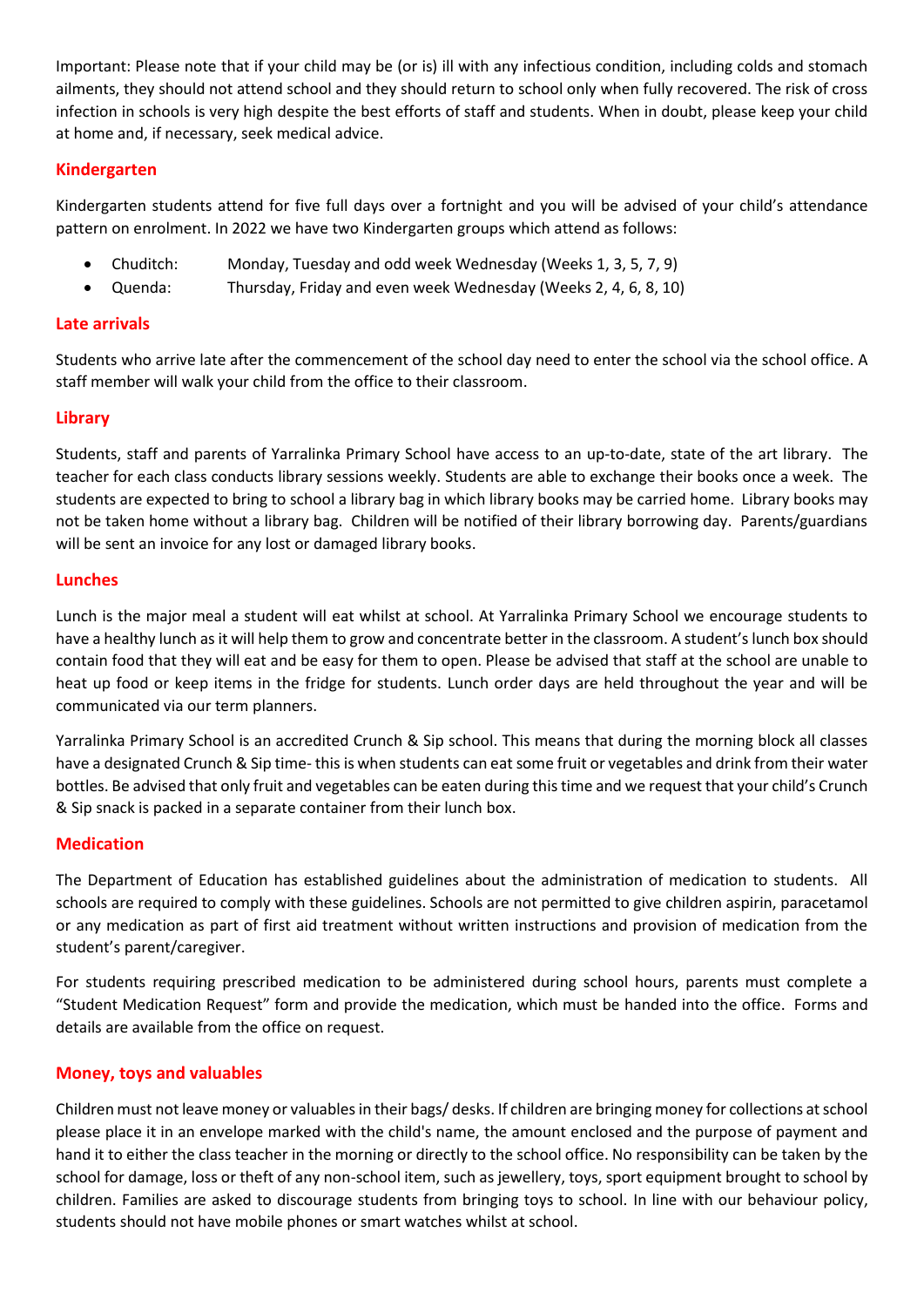#### **Parking and traffic management**

Yarralinka Primary School is a registered YouMove school, which means we encourage as many families as possible to walk or ride to school. This has many health, environmental and traffic benefits. There are two car parks on site (Yarralinka Road and Basset Way). To help with traffic management we strongly encourage all families to travel around the school site in an anti-clockwise direction (i.e. traffic moving from north to south on Yarralinka Rd). Please see the below map.



Four Kiss & Drive bays are located at the front of the school on Yarralinka Road. The purpose of these bays is for parents to drop off/pick up students without leaving their car (Year 1 and above). Parents are to remain in their vehicles when students are using these bays (i.e. not park or leave their vehicle).

## **P&C Association**

P&C Associations are extremely proactive in all school activities. Involvement in the P&C Association is one of the best ways of being aware of school activities designed to improve the school environment for your child. There are many ways of supporting this organisation, however personal involvement is the one most appreciated**. Once we establish our P&C Association,** payment of the annual P&C contribution of \$20 per family will also support the P&C Association. Meetings are generally held twice a term and all parents are invited to attend. The P&C Association also engages in fundraising and social activities, or arranges busy-bees at which parents can socialise and meet other families. The P&C Association will be an active contributor to the school's educational program and the development of school facilities. It is hoped that you will help maintain this support.

#### How do people join the P&C Association?

Members are elected onto the P&C Association on a yearly basis. Information about the election process will be communicated to families prior and you can nominate for a position that you would like to undertake.

#### **Reporting student achievement**

Reporting to parents will occur in different ways throughout the year. Teachers will use the Seesaw app to share students' work completed in class. Families are always welcome to visit their child's classroom to view work completed throughout the year. You are also encouraged to discuss your child's progress regularly with their teacher in formal appointments/ meetings. Your child's class teacher is the first point of call for any issues relating to your child (i.e. learning, behaviour, social & emotional etc). A half day school closure for the purposes of holding parent-teacher meetings will be held in 2022 (Date- TBA).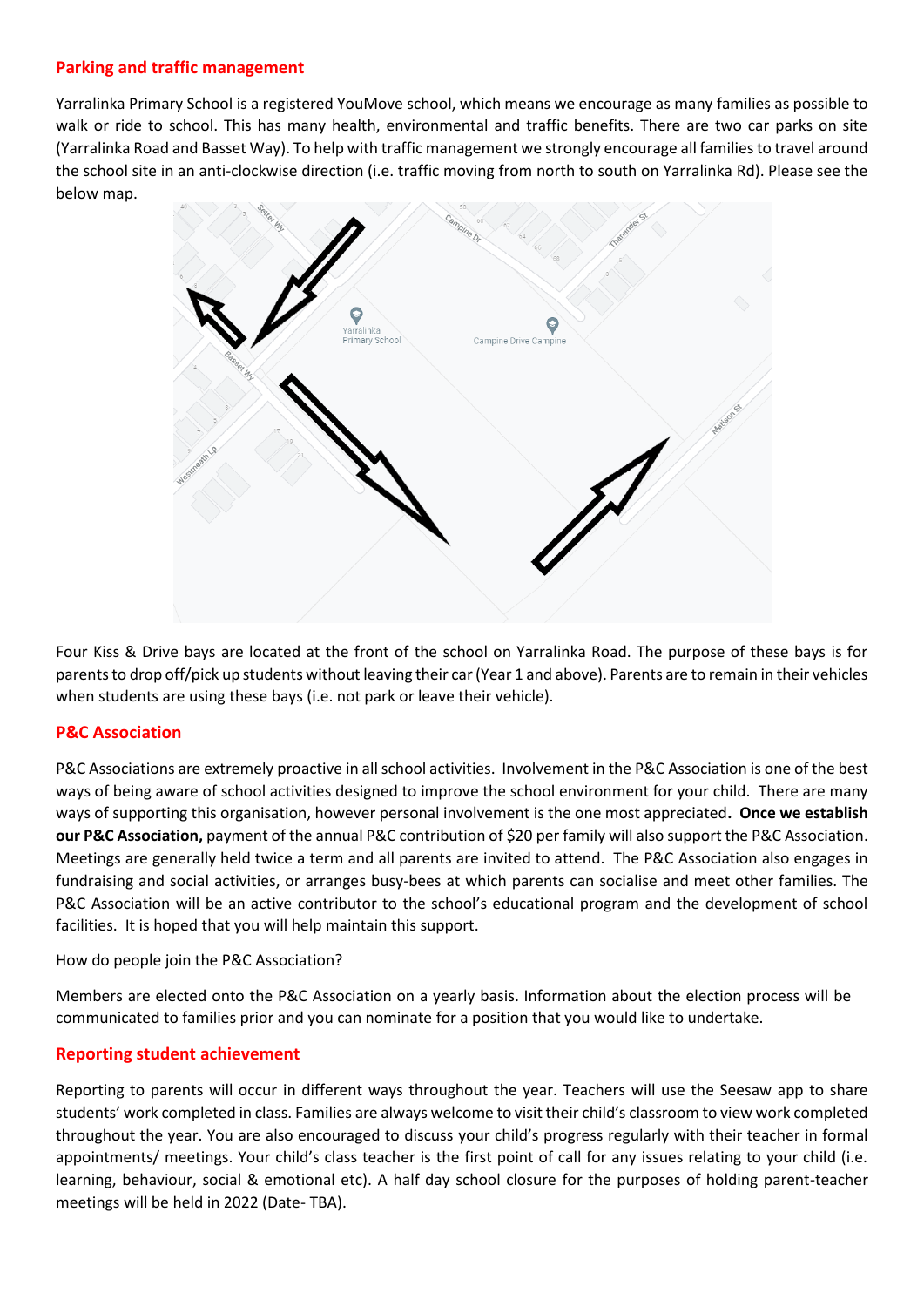## **School board**

What is the School Board?

Yarralinka Primary School has an active school board which consists of staff, parents and community members. The school board helps formulate the strategic direction of the school, determining in collaboration with staff, the school's educational objectives and priorities. A meeting is held each term.

What does the School Board do?

- Represents the educational needs and aspirations of students, teachers, parents and the community.
- In collaboration, determines school priorities, assisting in the formation of the school business plan.
- Monitors the school's learning outcomes against its business plan targets.
- Monitors the allocation of resources (financial and human) to achieve school priorities.
- Determines the level of contributions and charges to be sought from parents.
- Advises on policy matters, but does not become involved in the day-to-day management of the school.

How do people join the School Board?

With the exception of the Principal, members of the School Board are generally elected for a period specified in the Terms of Reference. The Yarralinka School Board operates in line with the School Education Act and relevant Regulations. Parent representatives are elected to their positions by parents and carers. Staff representatives are elected to their positions by the school staff.

## **School development days**

School development days are held throughout the year. On these days students do not attend school as staff will be engaged in professional learning and school planning. The 2022 school development days have been set as follows:

- Thursday,  $27<sup>th</sup>$  January 2022
- $\bullet$  Friday, 28<sup>th</sup> January 2022
- $\bullet$  Friday, 18<sup>th</sup> February 2022
- $\bullet$  Tuesday, 26<sup>th</sup> April 2022
- Friday 5<sup>th</sup> August 2022
- Friday, 16<sup>th</sup> December 2022

## **Stage 2 of the school**

The Stage 2 construction of the school is well underway, with anticipated completion in approximately September 2022. During 2022 there will be construction occurring adjacent to the current buildings, which will bring associated noise and traffic. Staff, students and families are not permitted to enter the Stage 2 construction area due to safety reasons. The construction area is marked out with temporary fencing. Regular updates of the construction will be provided by the school via the school newsletter.

## **Student booklists**

Parents are asked to provide a number of consumable items, which should be replaced as necessary. To make the purchasing task easier, and in an attempt to gain some uniformity in materials, bulk order facilities have been organised through a local business, Ziggies Educational Supplies. There is no obligation to use this company to purchase, but should parents wish to do so, materials selected and ordered will be available prior to the school year beginning.

## **Uniforms**

The Yarralinka Primary School's Dress Code has been developed to promote a positive image of the school and to create a sense of identity amongst students. Students are expected to comply with the Dress Code. Acceptance of